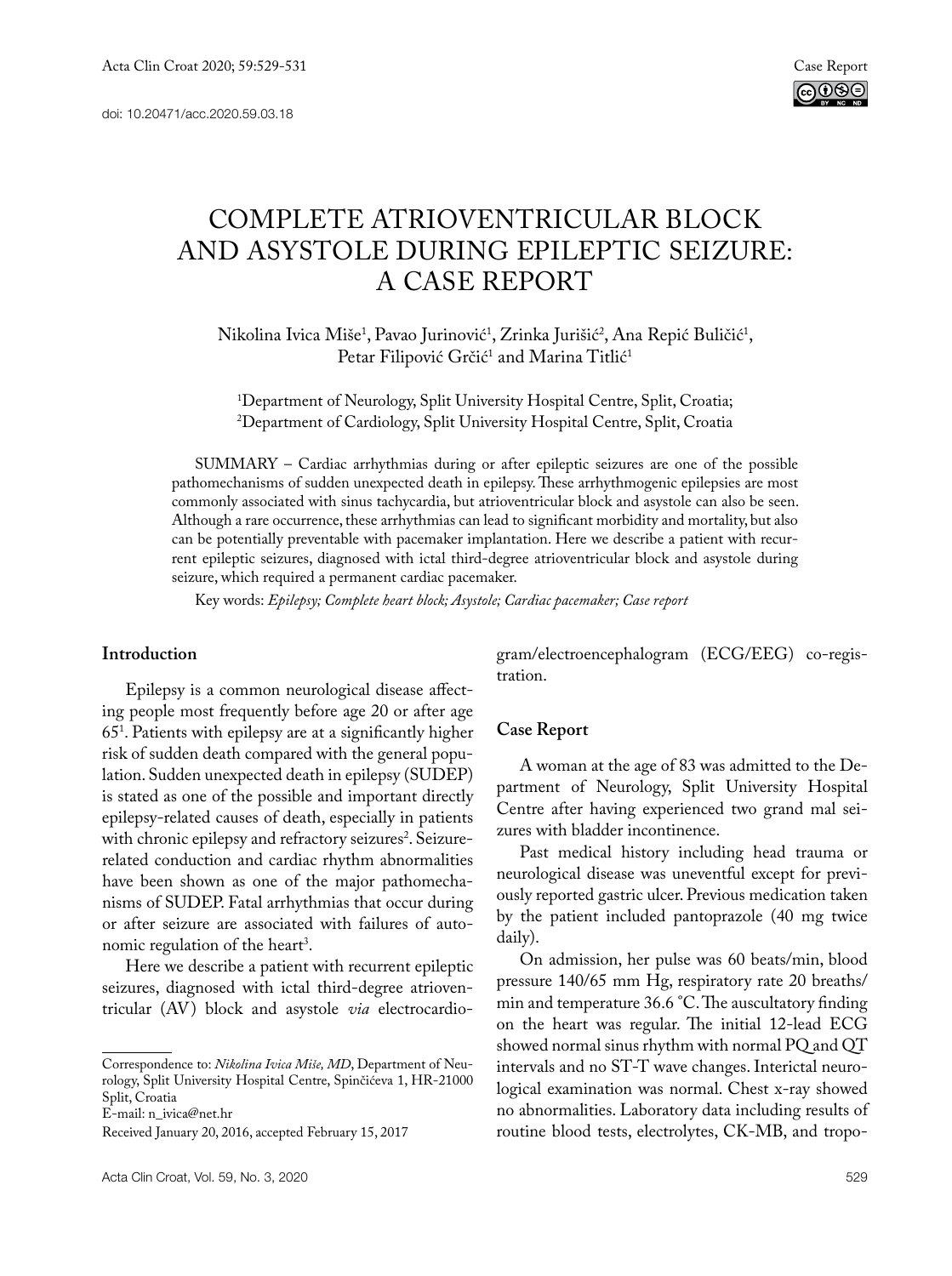nin-T were all normal. Head computerized tomography showed no intracranial bleed or mass lesion.

The patient was admitted to the intensive care unit for continuous EEG/ECG monitoring. During the same day, two recurrent episodes of generalized tonic seizures connected with third-degree AV block followed by the episode of asystole were observed. During EEG monitoring, 88% delta, 7% theta and 5% alpha waves were recorded.

Considering her cardiac arrest during the seizure, cardiology consultation was done and the patient was transferred to the intensive care unit of the Department of Cardiology. The patient was discharged with proper verbal contact, complaining of nausea and pain in the left inframammary region. A temporary pacemaker was implanted on the same day, and a few days later permanent pacemaker (Medtronic SENSIA SERR01) was implanted. Postoperative ECG revealed no abnormalities. Antithrombotic therapy (acetylsalicylic acid 100 mg/day) was prescribed at hospital discharge.

The EEG performed a month later was dysrhythmic and diffuse. During and after hyperventilation, the EEG revealed focal spike and wave complexes predominantly on both occipital regions.

Six months after pacemaker implantation, the patient was seizure free and no cardiac problem was detected.

## **Discussion**

Patients with epilepsy have a mortality rate two- to three-fold higher than the general population<sup>4</sup>. Apart from other mortality causes such as death associated with other neurological conditions in symptomatic epilepsy, accidents during epileptic attack or status epilepticus, in 7%-18% of patients with epilepsy, autopsy data do not show any anatomic or toxicologic abnormalities and then it is classified as SUDEP3 .

According to the recent revised definition, SUDEP consists of sudden, unexpected, witnessed or unwitnessed, non-traumatic and non-drowning death in patients with epilepsy, with or without evidence for a seizure, excluding documented status epilepticus and asphyxia<sup>5</sup>.

Pathophysiological mechanisms for SUDEP are not completely explained, but cardiac arrhythmias are considered as the possible mechanisms<sup>5</sup>. Sinus tachycardia may occur in up to 80% of seizures<sup>6</sup>. Heart block, atrial fibrillation, bradyarrhythmia, and asystole also play an important role, but can be potentially preventable with pacemaker implantation<sup>7-9</sup>. Lamberts *et al*. 10 analyzed ECGs of 185 subjects with epilepsy and demonstrated that these patients in addition to a higher heart rate had a longer PQ interval that could be associated with conductive heart block.

There are no guidelines for the management of patients with ictal AV block or asystole. However, results of some studies that showed a significant decrease in falls observed in these patients implicate that pacemaker implantation should be considered to decrease the risk of death, making the patients free from ictal symptoms and preventing epileptic seizure<sup>9</sup>.

Akbar *et al*. 11 showed that patients with epilepsy had higher odds of having a temporary pacemaker, which may be associated with the disorder pathomechanism causing bradyarrhythmia or asystole including heart block. They also found that patients with epilepsy had significantly higher odds of temporary pacemaker than patients with other neurological disorders such as demyelinating disease and migraine.

We described a sporadic case with third-degree AV block during generalized epileptic seizure, where a permanent cardiac pacemaker was needed. AV block rarely occurs during epileptic seizure. Opherk *et al*. 12 found first- or second-degree AV blocks just during 3 of 102 seizures (in one of 41 patients). Although arrhythmogenic epilepsy is unusual, limited duration of EEG or ECG monitoring may be insufficient. In cases in which suspicion of cardiac arrhythmia exists, the inclusion of ECG monitoring may be necessary and may prevent cardiogenic SUDEP. If arrhythmia is detected, cardiology evaluation and, if indicated, implantation of a cardiac pacemaker is required. Thorough cardiovascular history to get the comprehensive clinical picture including detailed history of symptoms, risk factors, and prior cardiac findings should also be undertaken.

# **References**

- 1. Holmes TR, Browne GL. Handbook of Epilepsy. 4th edn. Philadelphia: Lippincott Williams & Wilkins; 2008.
- 2. Tomson T, Walczak T, Sillanpaa M, Sander JW. Sudden unexpected death in epilepsy: a review of incidence and risk factors. Epilepsia. 2005;46 Suppl 11:54-61, https://doi.org/10.1111/ j.1528-1167.2005.00411.x